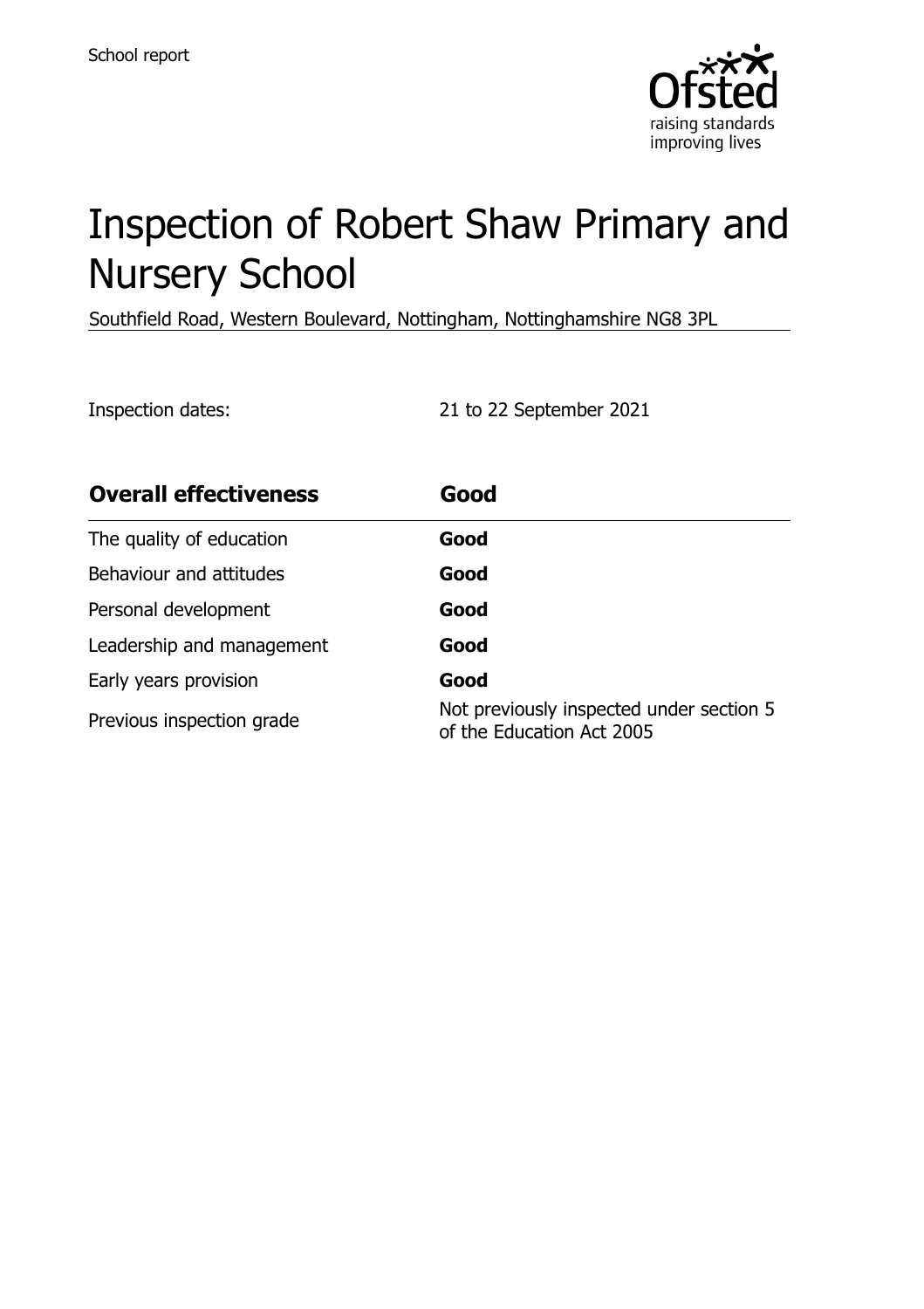

# **What is it like to attend this school?**

This is a school that celebrates diversity and is proud to serve the community. Pupils talk confidently about the school's vision of 'The 3Rs – respectful, responsible, resilient'. Leaders want pupils to leave Robert Shaw well prepared to be citizens of Nottingham, the United Kingdom and the wider world. Pupils learn about a range of religions, beliefs and cultures. Pupils told inspectors, 'It doesn't matter what colour your skin is, or what your beliefs are. What matters is your personality – who you are'.

Leaders and staff want all pupils to achieve well. Even at this early stage of the school year, teachers have already established routines, high expectations and relationships with pupils. If pupils need extra support, they get it quickly.

Adults expect pupils to behave well. Pupils live up to these expectations. They pay attention in class and walk down the stairs, or into assembly after playtime, sensibly and quietly.

Pupils told inspectors that they are happy and feel safe in school because the adults listen to them. They told us that bullying hardly ever happens and that if they have any worries, they can tell a trusted adult who will help them.

#### **What does the school do well and what does it need to do better?**

As soon as children join the school, teachers begin to teach them to read. Throughout the school, teachers read to pupils every day. Pupils talk enthusiastically about their favourite types of books and their favourite authors and poets. The books that pupils are given to read are carefully chosen so that pupils who are at the early stages of learning to read can use the sounds that they know to read accurately.

Mathematics is taught well. This includes in the early years. Leaders have reviewed the approach to teaching mathematics to make sure it suits the needs of the pupils at Robert Shaw.

Leaders have reviewed the school's curriculum. Some subject plans set out the most important knowledge that pupils must learn and remember precisely for every year group. Some subject plans are not as precise. In these subjects, teachers cannot check whether pupils remember the most important concepts and vocabulary because the plans do not set out clearly enough what they are. Leaders have set out clearly how, with the support of Transform multi-academy trust, they will make sure that all subject plans will be fully detailed in the coming months.

Staff expect all pupils to do well. Teachers check what pupils can remember from previous lessons. If pupils have any gaps in their knowledge due to the disruption of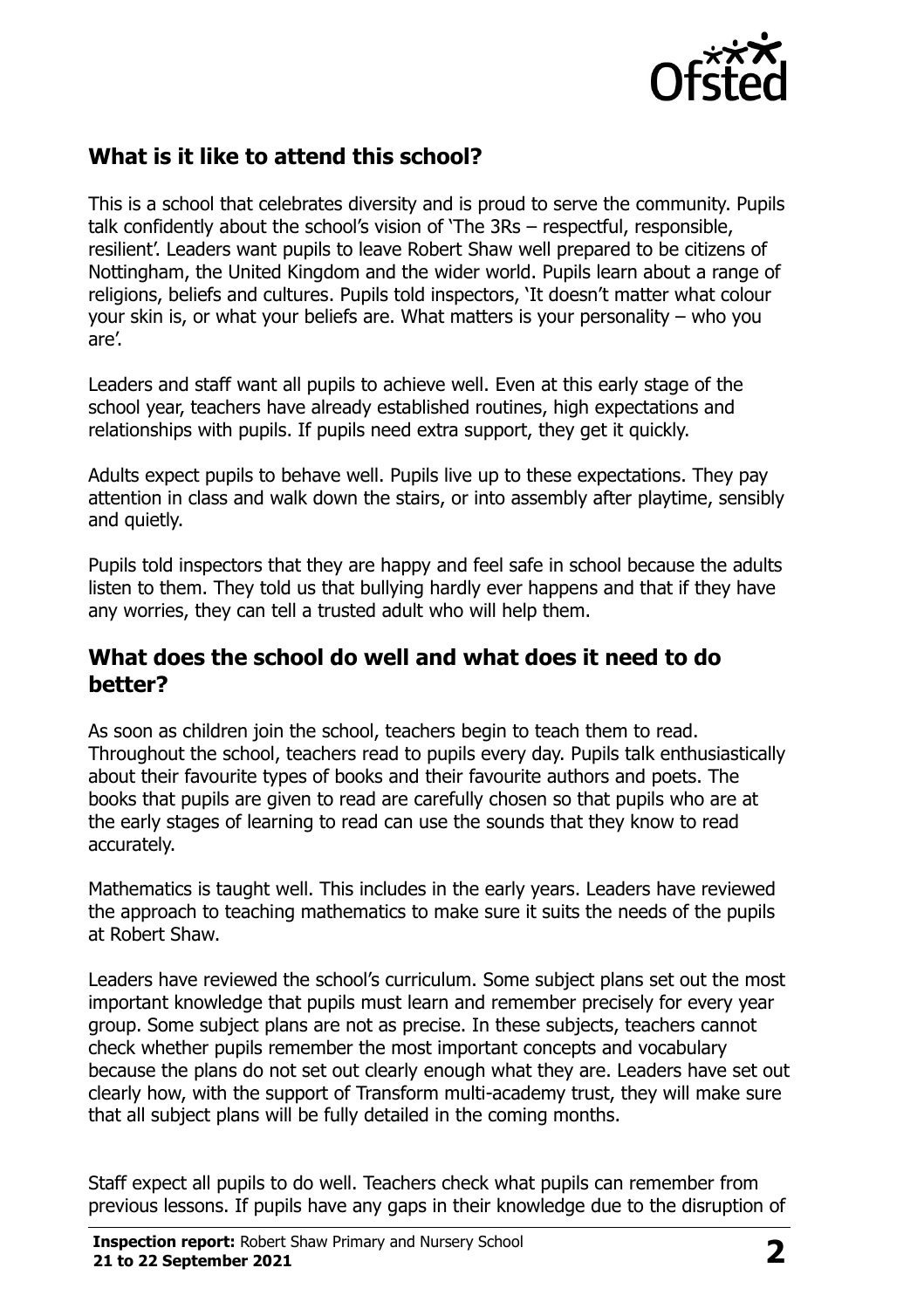

the COVID-19 (coronavirus) pandemic, teachers adapt their teaching to fill these gaps. In the early years, even though children have only been in school for two weeks, they already know what to do because staff have set clear routines and established strong relationships with them. Every day, staff in the early years talk about what children know and can do. They adapt their teaching to meet the needs of the children.

Staff throughout the school provide support for pupils with special educational needs and/or disabilities (SEND) so that they can learn alongside their classmates. Some pupils with SEND have bespoke support so that they can learn at the level that is just right for them. Most of the pupils at Robert Shaw speak English as an additional language. Leaders make sure that those pupils who join school unable to speak English are taught to do so.

A range of opportunities are on offer. The choir sing for the residents of a local care home. Pupils raise money for charities, both national and international. Pupils are looking forward to voting for their classmates in the school council elections. The restrictions caused by the pandemic mean that some activities have not been able to take place recently. This includes residential visits, extra-curricular clubs and music lessons. Leaders plan for such activities to start again as soon as possible.

In lessons and around school, pupils behave well. They listen to their teachers and join in with lessons. Lessons are not disrupted by poor behaviour.

Leaders, including those responsible for governance, understand what is working well at the school and what they need to improve. They have clear plans in place to bring about improvements. Leaders at all levels are considerate of staff's workload and well-being.

Leaders actively seek out the views of pupils, staff and parents when changes are being made. Staff and pupils appreciate that their views are listened to.

## **Safeguarding**

The arrangements for safeguarding are effective.

There are well-established systems in place to make sure that all staff know how to identify and raise concerns about a pupil's welfare. Leaders provide staff with weekly updates about local and national safeguarding issues. This keeps safeguarding at the forefront of everyone's mind.

Leaders work closely with a range of external agencies to provide support for pupils, and their families, should this be needed. Support is also available in school for pupils and families from the learning mentor or other leaders.

Pupils learn how to keep themselves safe. They learn, for example, about the potential dangers of using modern technology.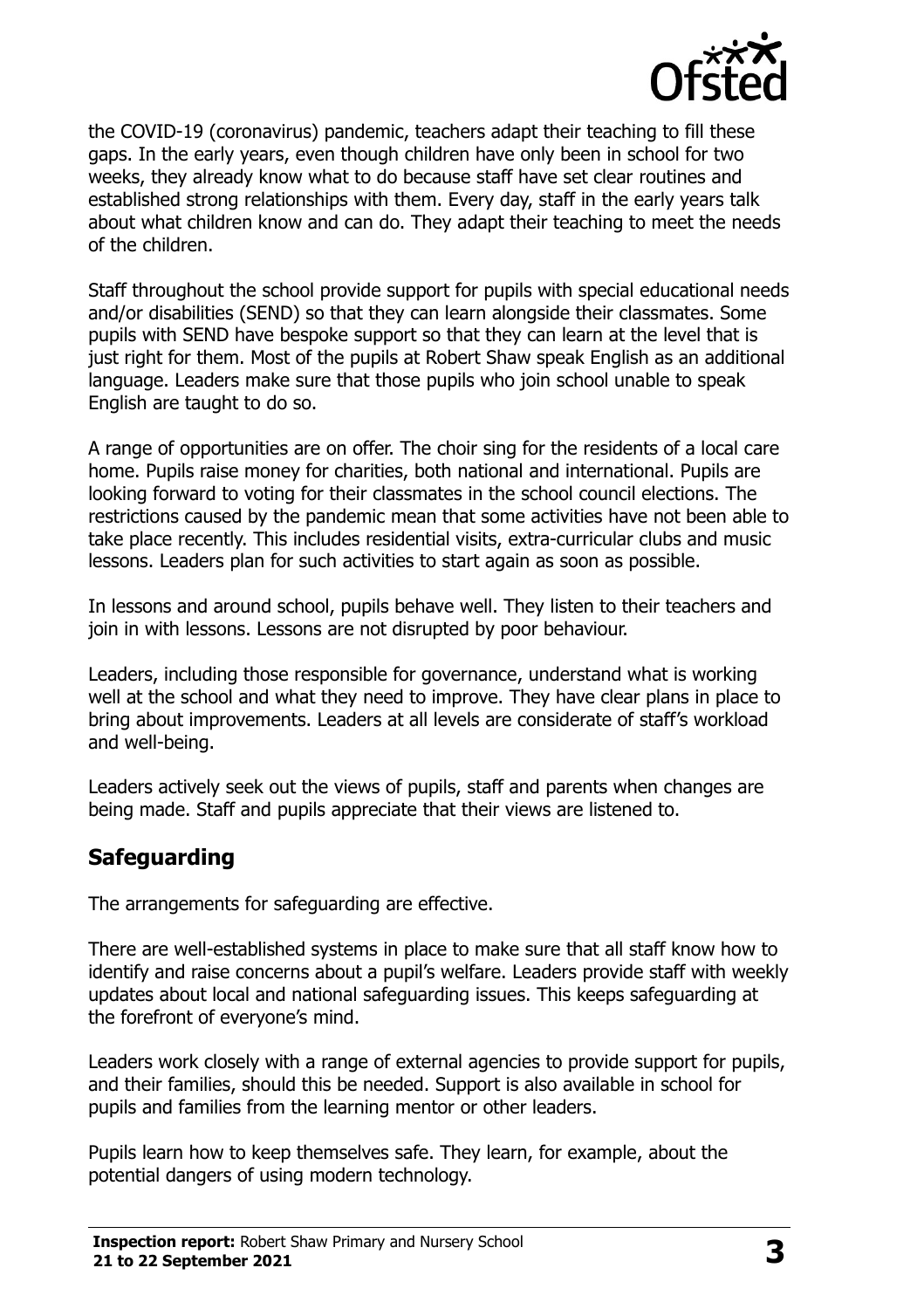

# **What does the school need to do to improve?**

#### **(Information for the school and appropriate authority)**

- The school's curriculum is not yet sufficiently well planned and sequenced in some subjects. However, it is clear that leaders have already taken action to plan the whole curriculum and to train staff in how to deliver it. For this reason, the transition arrangements have been applied.
- $\blacksquare$  In some subjects, the curriculum plans set out precisely what pupils must learn and the order in which they must learn it. The detailed sequence of what must be learned is not as precise in all subjects. In these subjects, leaders do not have sufficient oversight of what is being taught to know for certain that pupils' knowledge and understanding are building up step by step. Leaders must ensure that all subject plans set out the sequence of learning in full detail from the early years through to Year 6.
- Because the most important concepts and vocabulary that pupils must remember in the long term have not been identified precisely in some subjects, staff cannot make best use of assessment to check that pupils remember what they need to know. Leaders must make sure that assessment is used well to check what pupils know and remember so that they can recall the most important concepts fluently and in the long term.

## **How can I feed back my views?**

You can use [Ofsted Parent View](http://parentview.ofsted.gov.uk/) to give Ofsted your opinion on your child's school, or to find out what other parents and carers think. We use information from Ofsted Parent View when deciding which schools to inspect, when to inspect them and as part of their inspection.

The Department for Education has further quidance on how to complain about a school.

If you are the school and you are not happy with the inspection or the report, you can [complain to Ofsted.](http://www.gov.uk/complain-ofsted-report)

## **Further information**

You can search for [published performance information](http://www.compare-school-performance.service.gov.uk/) about the school.

In the report, ['disadvantaged pupils'](http://www.gov.uk/guidance/pupil-premium-information-for-schools-and-alternative-provision-settings) refers to those pupils who attract government pupil premium funding: pupils claiming free school meals at any point in the last six years and pupils in care or who left care through adoption or another formal route.

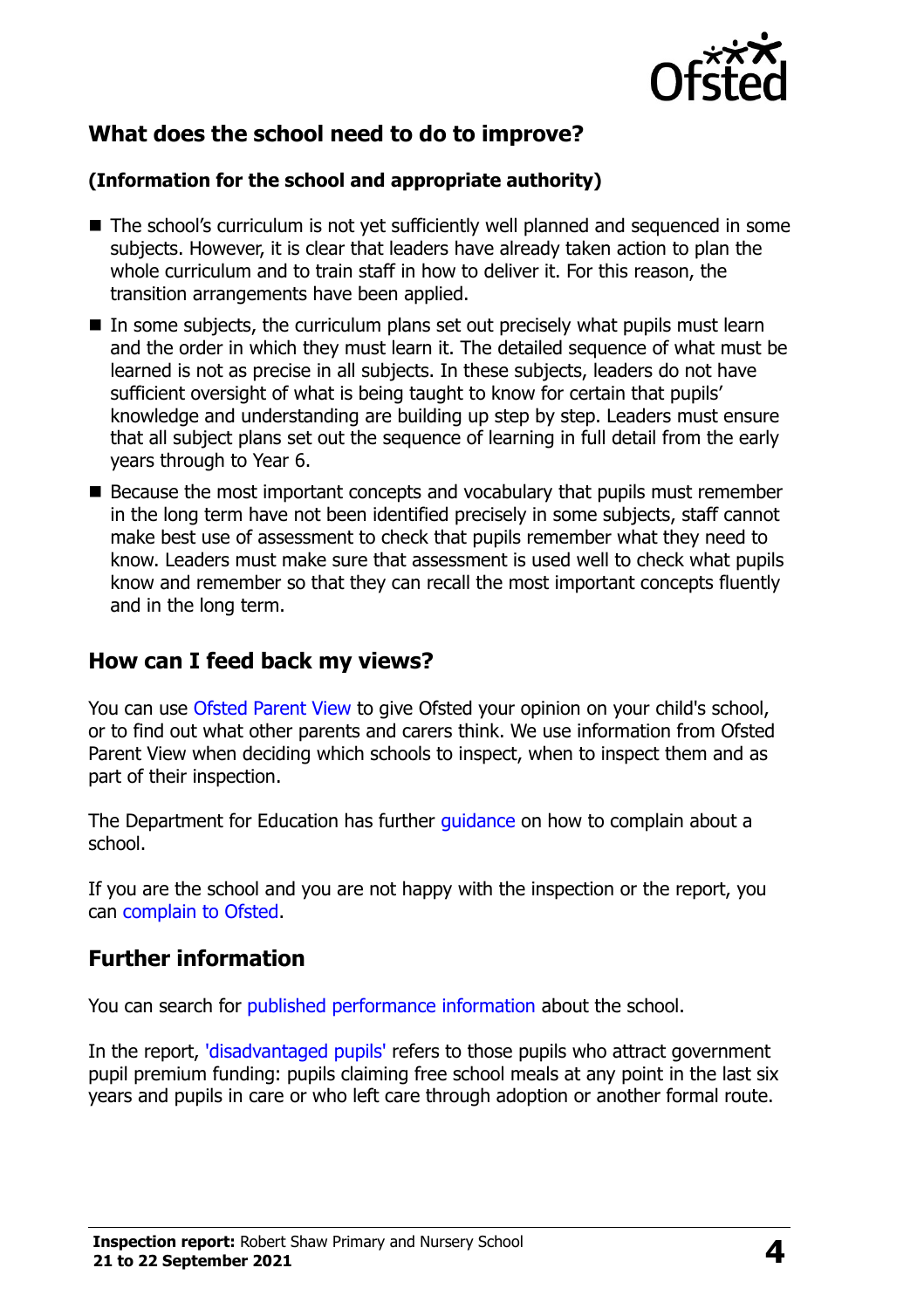

# **School details**

| Unique reference number             | 144461                            |
|-------------------------------------|-----------------------------------|
| <b>Local authority</b>              | Nottingham                        |
| <b>Inspection number</b>            | 10199576                          |
| <b>Type of school</b>               | Primary                           |
| <b>School category</b>              | Academy converter                 |
| Age range of pupils                 | 3 to 11                           |
| <b>Gender of pupils</b>             | Mixed                             |
| Number of pupils on the school roll | 415                               |
| <b>Appropriate authority</b>        | Board of trustees                 |
| <b>Chair of trust</b>               | Peter Munro                       |
| <b>Headteacher</b>                  | Karen Coker                       |
| Website                             | www.robertshaw.nottingham.sch.uk/ |
| Date of previous inspection         | Not previously inspected          |

# **Information about this school**

■ The school converted to become an academy as part of Transform multi-academy trust on 1 June 2017.

# **Information about this inspection**

- The inspectors carried out this inspection under section 5 of the Education Act 2005.
- Inspectors did deep dives in reading, religious education, physical education, mathematics, science and computing. They spoke with subject leaders, visited lessons, spoke with teachers and pupils and looked at pupils' work
- Inspectors held meetings with the headteacher, deputy headteacher, special educational needs and/or disabilities coordinator, learning mentor and subject leaders. They met with the leader of the early years.
- Inspectors met with representatives of the local governing body and Transform multi-academy trust.
- **Inspectors spoke with several groups of pupils, a group of staff, and parents as** they brought their children to school.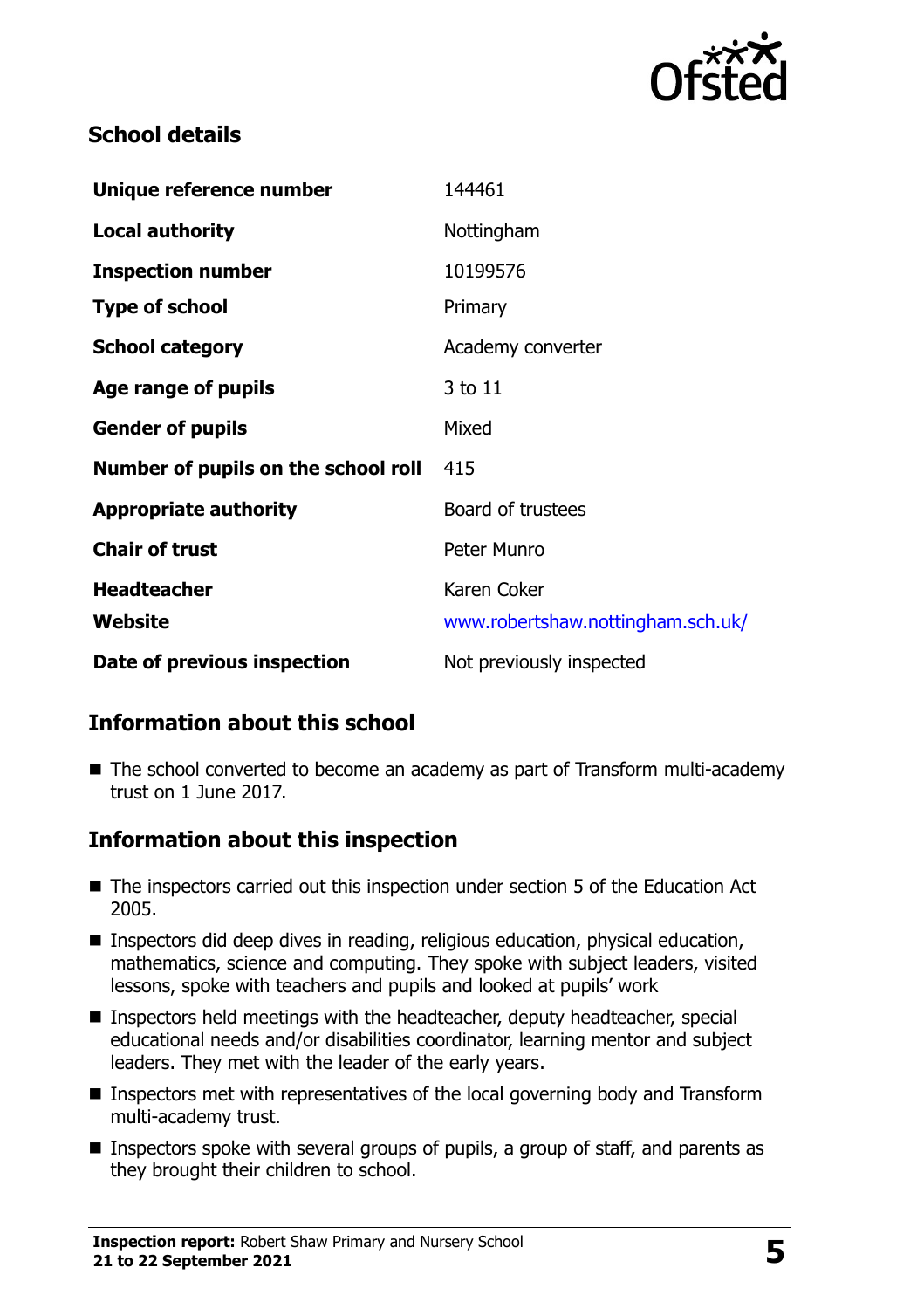

- Inspectors also considered the views of parents through the 20 responses to Ofsted Parent View. They considered the 15 responses to the staff survey and the 30 responses to the pupil survey.
- Inspectors visited the breakfast club. They observed pupils' behaviour in class and around school, including at playtime and lunchtime.
- Inspectors examined the single central record. They scrutinised documents provided by the school, including records relating to the safeguarding of pupils, leaders' plans for improvement, minutes of governors' meetings and curriculum plans.

#### **Inspection team**

| Di Mullan, lead inspector | Her Majesty's Inspector |
|---------------------------|-------------------------|
| Angela Kirk               | Ofsted Inspector        |
| Liz Moore                 | Ofsted Inspector        |